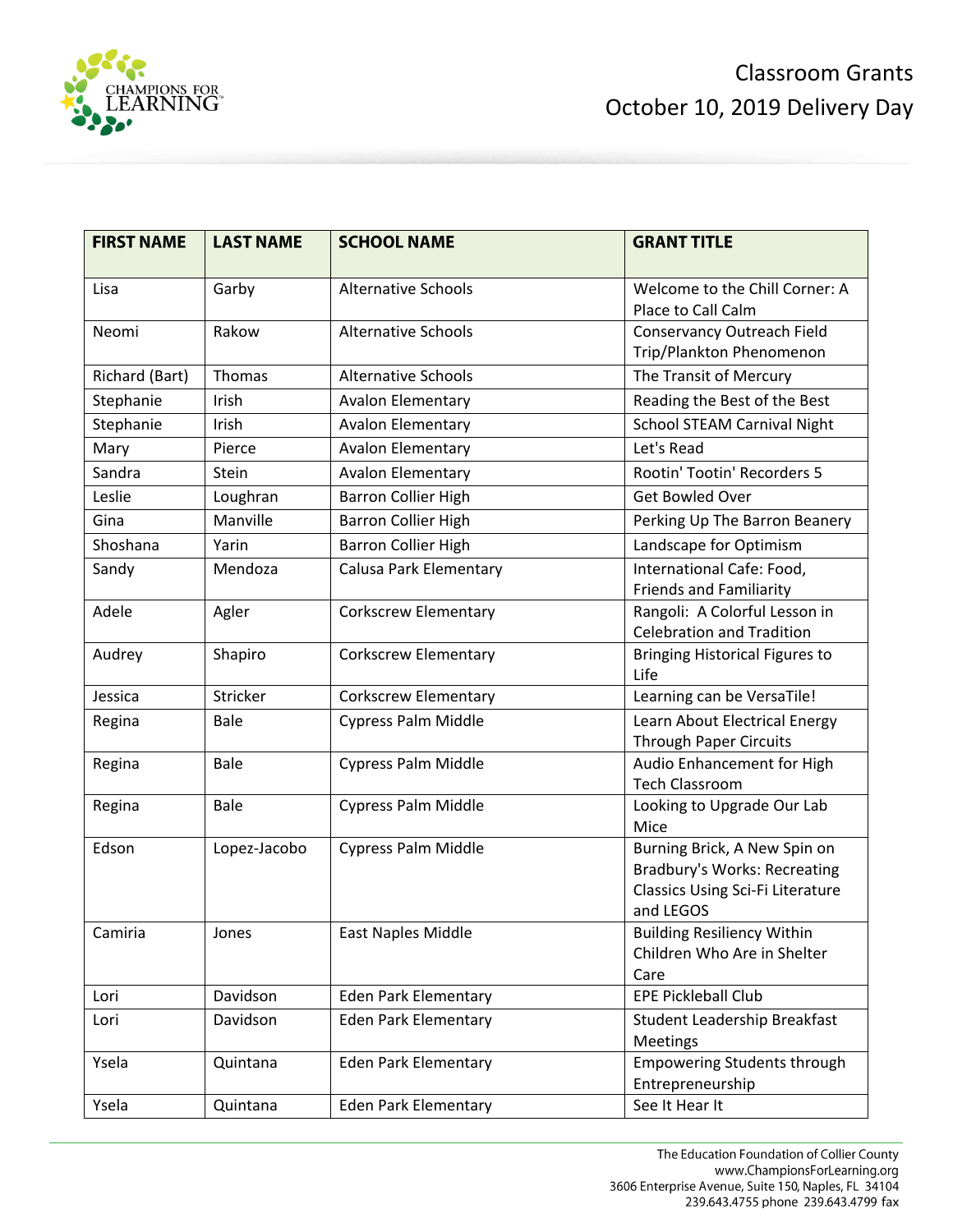| Ysela<br><b>Eden Park Elementary</b><br>Imagine and Create with<br>Quintana<br>Makerspace<br>Move it, Move it!<br>Ysela<br><b>Eden Park Elementary</b><br>Quintana<br>Ysela<br>WeDo LEGO - Together<br>Quintana<br><b>Eden Park Elementary</b><br>Ingite a Fire with Read Alouds<br>Ysela<br>Quintana<br><b>Eden Park Elementary</b><br>Kenia<br>Velez<br><b>Eden Park Elementary</b><br>Get my Attention<br>Let's Give Every Child the Ability<br>Karli<br><b>First Baptist Academy</b><br>Tinney<br>to Read! Incorporating a multi-<br>sensory structured literacy<br>approach<br><b>Bailey</b><br>Golden Gate High<br>We hear you, loud and clear!<br>Rocio<br>Golden Gate High<br>Gardening at the Gate<br>Fish<br>Juan<br><b>Forensic Science DNA</b><br>Golden Gate High<br>Corriene<br>Vega<br>Chieco<br><b>Golden Terrace Elementary</b><br><b>Briana</b><br><b>Science Fair Superstars!!</b><br>Intermediate<br>Prime Climb<br><b>CATHERINE</b><br><b>HAMOR</b><br><b>Golden Terrace Elementary</b><br>Intermediate<br><b>Golden Terrace Elementary</b><br>Growing Great Readers with<br>Tiffany<br>Weeks<br>Sunshine<br>Intermediate<br>Tiffany<br>Weeks<br><b>Golden Terrace Elementary</b><br>Growing Jr. Readers with<br>Sunshine<br>Intermediate<br>Tiffany<br><b>Golden Terrace Elementary</b><br>Everyone is Special when<br>Weeks<br>Intermediate<br>Learning to Code<br>Veggin' Out<br>Cordell<br><b>Golden Terrace Elementary Primary</b><br>Joyce<br>Erin<br>Delgado<br><b>Golden Terrace Elementary Primary</b><br>Happy Ears = Happy Students<br>Erin<br>Delgado<br><b>Golden Terrace Elementary Primary</b><br>One Less Plastic Bag<br>Swosinski<br>Lynnellen<br><b>Golden Terrace Elementary Primary</b><br>Extra, Extra, Read All About It<br><b>Breaking Ground for Garden</b><br>Chabot<br><b>Gulf Coast High</b><br>Tammy<br>Club - Learn As We Grow!<br>Foht<br><b>Gulfview Middle</b><br>Functional wheel thrown mugs<br>Laura<br>for all<br><b>Gulfview Middle</b><br>Vessella<br>Qwizdom Student Response<br>Marisa<br>System<br>Seating for Success<br>Cade<br><b>Highlands Elementary</b><br>Pete<br>TIME for Kids!<br>Griffis<br><b>Highlands Elementary</b><br>Megan<br>Griffis<br><b>Highlands Elementary</b><br>Color the World<br>Megan<br>Helfrich<br><b>Highlands Elementary</b><br>Jeanette<br><b>Flexible Seating</b><br>Personal Flash Drives for<br>Immokalee High<br><b>Becker</b><br>Steven<br><b>Student Digital Portfolios</b><br>Rimmler II<br><b>Expanding 3D Printing Horizons</b><br>Frederick<br>Immokalee High<br>with Resin<br>Immokalee Middle<br>How Do Plants Breathe?<br>Alyssa<br>Serena<br>Immokalee Middle<br>What is inside?! An Introduction<br>Alyssa<br>Serena<br>to Dissection<br>Up Close withBONES!<br>Immokalee Middle<br>Alyssa<br>Serena | Ysela | Quintana | <b>Eden Park Elementary</b> | Piloting the Drone |
|-------------------------------------------------------------------------------------------------------------------------------------------------------------------------------------------------------------------------------------------------------------------------------------------------------------------------------------------------------------------------------------------------------------------------------------------------------------------------------------------------------------------------------------------------------------------------------------------------------------------------------------------------------------------------------------------------------------------------------------------------------------------------------------------------------------------------------------------------------------------------------------------------------------------------------------------------------------------------------------------------------------------------------------------------------------------------------------------------------------------------------------------------------------------------------------------------------------------------------------------------------------------------------------------------------------------------------------------------------------------------------------------------------------------------------------------------------------------------------------------------------------------------------------------------------------------------------------------------------------------------------------------------------------------------------------------------------------------------------------------------------------------------------------------------------------------------------------------------------------------------------------------------------------------------------------------------------------------------------------------------------------------------------------------------------------------------------------------------------------------------------------------------------------------------------------------------------------------------------------------------------------------------------------------------------------------------------------------------------------------------------------------------------------------------------------------------------------------------------------------------------------------------------------------------------------------------------------------------------------------------------------------------------------------------------------------------------------------------------------------------------------------------------------------------------------------|-------|----------|-----------------------------|--------------------|
|                                                                                                                                                                                                                                                                                                                                                                                                                                                                                                                                                                                                                                                                                                                                                                                                                                                                                                                                                                                                                                                                                                                                                                                                                                                                                                                                                                                                                                                                                                                                                                                                                                                                                                                                                                                                                                                                                                                                                                                                                                                                                                                                                                                                                                                                                                                                                                                                                                                                                                                                                                                                                                                                                                                                                                                                                   |       |          |                             |                    |
|                                                                                                                                                                                                                                                                                                                                                                                                                                                                                                                                                                                                                                                                                                                                                                                                                                                                                                                                                                                                                                                                                                                                                                                                                                                                                                                                                                                                                                                                                                                                                                                                                                                                                                                                                                                                                                                                                                                                                                                                                                                                                                                                                                                                                                                                                                                                                                                                                                                                                                                                                                                                                                                                                                                                                                                                                   |       |          |                             |                    |
|                                                                                                                                                                                                                                                                                                                                                                                                                                                                                                                                                                                                                                                                                                                                                                                                                                                                                                                                                                                                                                                                                                                                                                                                                                                                                                                                                                                                                                                                                                                                                                                                                                                                                                                                                                                                                                                                                                                                                                                                                                                                                                                                                                                                                                                                                                                                                                                                                                                                                                                                                                                                                                                                                                                                                                                                                   |       |          |                             |                    |
|                                                                                                                                                                                                                                                                                                                                                                                                                                                                                                                                                                                                                                                                                                                                                                                                                                                                                                                                                                                                                                                                                                                                                                                                                                                                                                                                                                                                                                                                                                                                                                                                                                                                                                                                                                                                                                                                                                                                                                                                                                                                                                                                                                                                                                                                                                                                                                                                                                                                                                                                                                                                                                                                                                                                                                                                                   |       |          |                             |                    |
|                                                                                                                                                                                                                                                                                                                                                                                                                                                                                                                                                                                                                                                                                                                                                                                                                                                                                                                                                                                                                                                                                                                                                                                                                                                                                                                                                                                                                                                                                                                                                                                                                                                                                                                                                                                                                                                                                                                                                                                                                                                                                                                                                                                                                                                                                                                                                                                                                                                                                                                                                                                                                                                                                                                                                                                                                   |       |          |                             |                    |
|                                                                                                                                                                                                                                                                                                                                                                                                                                                                                                                                                                                                                                                                                                                                                                                                                                                                                                                                                                                                                                                                                                                                                                                                                                                                                                                                                                                                                                                                                                                                                                                                                                                                                                                                                                                                                                                                                                                                                                                                                                                                                                                                                                                                                                                                                                                                                                                                                                                                                                                                                                                                                                                                                                                                                                                                                   |       |          |                             |                    |
|                                                                                                                                                                                                                                                                                                                                                                                                                                                                                                                                                                                                                                                                                                                                                                                                                                                                                                                                                                                                                                                                                                                                                                                                                                                                                                                                                                                                                                                                                                                                                                                                                                                                                                                                                                                                                                                                                                                                                                                                                                                                                                                                                                                                                                                                                                                                                                                                                                                                                                                                                                                                                                                                                                                                                                                                                   |       |          |                             |                    |
|                                                                                                                                                                                                                                                                                                                                                                                                                                                                                                                                                                                                                                                                                                                                                                                                                                                                                                                                                                                                                                                                                                                                                                                                                                                                                                                                                                                                                                                                                                                                                                                                                                                                                                                                                                                                                                                                                                                                                                                                                                                                                                                                                                                                                                                                                                                                                                                                                                                                                                                                                                                                                                                                                                                                                                                                                   |       |          |                             |                    |
|                                                                                                                                                                                                                                                                                                                                                                                                                                                                                                                                                                                                                                                                                                                                                                                                                                                                                                                                                                                                                                                                                                                                                                                                                                                                                                                                                                                                                                                                                                                                                                                                                                                                                                                                                                                                                                                                                                                                                                                                                                                                                                                                                                                                                                                                                                                                                                                                                                                                                                                                                                                                                                                                                                                                                                                                                   |       |          |                             |                    |
|                                                                                                                                                                                                                                                                                                                                                                                                                                                                                                                                                                                                                                                                                                                                                                                                                                                                                                                                                                                                                                                                                                                                                                                                                                                                                                                                                                                                                                                                                                                                                                                                                                                                                                                                                                                                                                                                                                                                                                                                                                                                                                                                                                                                                                                                                                                                                                                                                                                                                                                                                                                                                                                                                                                                                                                                                   |       |          |                             |                    |
|                                                                                                                                                                                                                                                                                                                                                                                                                                                                                                                                                                                                                                                                                                                                                                                                                                                                                                                                                                                                                                                                                                                                                                                                                                                                                                                                                                                                                                                                                                                                                                                                                                                                                                                                                                                                                                                                                                                                                                                                                                                                                                                                                                                                                                                                                                                                                                                                                                                                                                                                                                                                                                                                                                                                                                                                                   |       |          |                             |                    |
|                                                                                                                                                                                                                                                                                                                                                                                                                                                                                                                                                                                                                                                                                                                                                                                                                                                                                                                                                                                                                                                                                                                                                                                                                                                                                                                                                                                                                                                                                                                                                                                                                                                                                                                                                                                                                                                                                                                                                                                                                                                                                                                                                                                                                                                                                                                                                                                                                                                                                                                                                                                                                                                                                                                                                                                                                   |       |          |                             |                    |
|                                                                                                                                                                                                                                                                                                                                                                                                                                                                                                                                                                                                                                                                                                                                                                                                                                                                                                                                                                                                                                                                                                                                                                                                                                                                                                                                                                                                                                                                                                                                                                                                                                                                                                                                                                                                                                                                                                                                                                                                                                                                                                                                                                                                                                                                                                                                                                                                                                                                                                                                                                                                                                                                                                                                                                                                                   |       |          |                             |                    |
|                                                                                                                                                                                                                                                                                                                                                                                                                                                                                                                                                                                                                                                                                                                                                                                                                                                                                                                                                                                                                                                                                                                                                                                                                                                                                                                                                                                                                                                                                                                                                                                                                                                                                                                                                                                                                                                                                                                                                                                                                                                                                                                                                                                                                                                                                                                                                                                                                                                                                                                                                                                                                                                                                                                                                                                                                   |       |          |                             |                    |
|                                                                                                                                                                                                                                                                                                                                                                                                                                                                                                                                                                                                                                                                                                                                                                                                                                                                                                                                                                                                                                                                                                                                                                                                                                                                                                                                                                                                                                                                                                                                                                                                                                                                                                                                                                                                                                                                                                                                                                                                                                                                                                                                                                                                                                                                                                                                                                                                                                                                                                                                                                                                                                                                                                                                                                                                                   |       |          |                             |                    |
|                                                                                                                                                                                                                                                                                                                                                                                                                                                                                                                                                                                                                                                                                                                                                                                                                                                                                                                                                                                                                                                                                                                                                                                                                                                                                                                                                                                                                                                                                                                                                                                                                                                                                                                                                                                                                                                                                                                                                                                                                                                                                                                                                                                                                                                                                                                                                                                                                                                                                                                                                                                                                                                                                                                                                                                                                   |       |          |                             |                    |
|                                                                                                                                                                                                                                                                                                                                                                                                                                                                                                                                                                                                                                                                                                                                                                                                                                                                                                                                                                                                                                                                                                                                                                                                                                                                                                                                                                                                                                                                                                                                                                                                                                                                                                                                                                                                                                                                                                                                                                                                                                                                                                                                                                                                                                                                                                                                                                                                                                                                                                                                                                                                                                                                                                                                                                                                                   |       |          |                             |                    |
|                                                                                                                                                                                                                                                                                                                                                                                                                                                                                                                                                                                                                                                                                                                                                                                                                                                                                                                                                                                                                                                                                                                                                                                                                                                                                                                                                                                                                                                                                                                                                                                                                                                                                                                                                                                                                                                                                                                                                                                                                                                                                                                                                                                                                                                                                                                                                                                                                                                                                                                                                                                                                                                                                                                                                                                                                   |       |          |                             |                    |
|                                                                                                                                                                                                                                                                                                                                                                                                                                                                                                                                                                                                                                                                                                                                                                                                                                                                                                                                                                                                                                                                                                                                                                                                                                                                                                                                                                                                                                                                                                                                                                                                                                                                                                                                                                                                                                                                                                                                                                                                                                                                                                                                                                                                                                                                                                                                                                                                                                                                                                                                                                                                                                                                                                                                                                                                                   |       |          |                             |                    |
|                                                                                                                                                                                                                                                                                                                                                                                                                                                                                                                                                                                                                                                                                                                                                                                                                                                                                                                                                                                                                                                                                                                                                                                                                                                                                                                                                                                                                                                                                                                                                                                                                                                                                                                                                                                                                                                                                                                                                                                                                                                                                                                                                                                                                                                                                                                                                                                                                                                                                                                                                                                                                                                                                                                                                                                                                   |       |          |                             |                    |
|                                                                                                                                                                                                                                                                                                                                                                                                                                                                                                                                                                                                                                                                                                                                                                                                                                                                                                                                                                                                                                                                                                                                                                                                                                                                                                                                                                                                                                                                                                                                                                                                                                                                                                                                                                                                                                                                                                                                                                                                                                                                                                                                                                                                                                                                                                                                                                                                                                                                                                                                                                                                                                                                                                                                                                                                                   |       |          |                             |                    |
|                                                                                                                                                                                                                                                                                                                                                                                                                                                                                                                                                                                                                                                                                                                                                                                                                                                                                                                                                                                                                                                                                                                                                                                                                                                                                                                                                                                                                                                                                                                                                                                                                                                                                                                                                                                                                                                                                                                                                                                                                                                                                                                                                                                                                                                                                                                                                                                                                                                                                                                                                                                                                                                                                                                                                                                                                   |       |          |                             |                    |
|                                                                                                                                                                                                                                                                                                                                                                                                                                                                                                                                                                                                                                                                                                                                                                                                                                                                                                                                                                                                                                                                                                                                                                                                                                                                                                                                                                                                                                                                                                                                                                                                                                                                                                                                                                                                                                                                                                                                                                                                                                                                                                                                                                                                                                                                                                                                                                                                                                                                                                                                                                                                                                                                                                                                                                                                                   |       |          |                             |                    |
|                                                                                                                                                                                                                                                                                                                                                                                                                                                                                                                                                                                                                                                                                                                                                                                                                                                                                                                                                                                                                                                                                                                                                                                                                                                                                                                                                                                                                                                                                                                                                                                                                                                                                                                                                                                                                                                                                                                                                                                                                                                                                                                                                                                                                                                                                                                                                                                                                                                                                                                                                                                                                                                                                                                                                                                                                   |       |          |                             |                    |
|                                                                                                                                                                                                                                                                                                                                                                                                                                                                                                                                                                                                                                                                                                                                                                                                                                                                                                                                                                                                                                                                                                                                                                                                                                                                                                                                                                                                                                                                                                                                                                                                                                                                                                                                                                                                                                                                                                                                                                                                                                                                                                                                                                                                                                                                                                                                                                                                                                                                                                                                                                                                                                                                                                                                                                                                                   |       |          |                             |                    |
|                                                                                                                                                                                                                                                                                                                                                                                                                                                                                                                                                                                                                                                                                                                                                                                                                                                                                                                                                                                                                                                                                                                                                                                                                                                                                                                                                                                                                                                                                                                                                                                                                                                                                                                                                                                                                                                                                                                                                                                                                                                                                                                                                                                                                                                                                                                                                                                                                                                                                                                                                                                                                                                                                                                                                                                                                   |       |          |                             |                    |
|                                                                                                                                                                                                                                                                                                                                                                                                                                                                                                                                                                                                                                                                                                                                                                                                                                                                                                                                                                                                                                                                                                                                                                                                                                                                                                                                                                                                                                                                                                                                                                                                                                                                                                                                                                                                                                                                                                                                                                                                                                                                                                                                                                                                                                                                                                                                                                                                                                                                                                                                                                                                                                                                                                                                                                                                                   |       |          |                             |                    |
|                                                                                                                                                                                                                                                                                                                                                                                                                                                                                                                                                                                                                                                                                                                                                                                                                                                                                                                                                                                                                                                                                                                                                                                                                                                                                                                                                                                                                                                                                                                                                                                                                                                                                                                                                                                                                                                                                                                                                                                                                                                                                                                                                                                                                                                                                                                                                                                                                                                                                                                                                                                                                                                                                                                                                                                                                   |       |          |                             |                    |
|                                                                                                                                                                                                                                                                                                                                                                                                                                                                                                                                                                                                                                                                                                                                                                                                                                                                                                                                                                                                                                                                                                                                                                                                                                                                                                                                                                                                                                                                                                                                                                                                                                                                                                                                                                                                                                                                                                                                                                                                                                                                                                                                                                                                                                                                                                                                                                                                                                                                                                                                                                                                                                                                                                                                                                                                                   |       |          |                             |                    |
|                                                                                                                                                                                                                                                                                                                                                                                                                                                                                                                                                                                                                                                                                                                                                                                                                                                                                                                                                                                                                                                                                                                                                                                                                                                                                                                                                                                                                                                                                                                                                                                                                                                                                                                                                                                                                                                                                                                                                                                                                                                                                                                                                                                                                                                                                                                                                                                                                                                                                                                                                                                                                                                                                                                                                                                                                   |       |          |                             |                    |
|                                                                                                                                                                                                                                                                                                                                                                                                                                                                                                                                                                                                                                                                                                                                                                                                                                                                                                                                                                                                                                                                                                                                                                                                                                                                                                                                                                                                                                                                                                                                                                                                                                                                                                                                                                                                                                                                                                                                                                                                                                                                                                                                                                                                                                                                                                                                                                                                                                                                                                                                                                                                                                                                                                                                                                                                                   |       |          |                             |                    |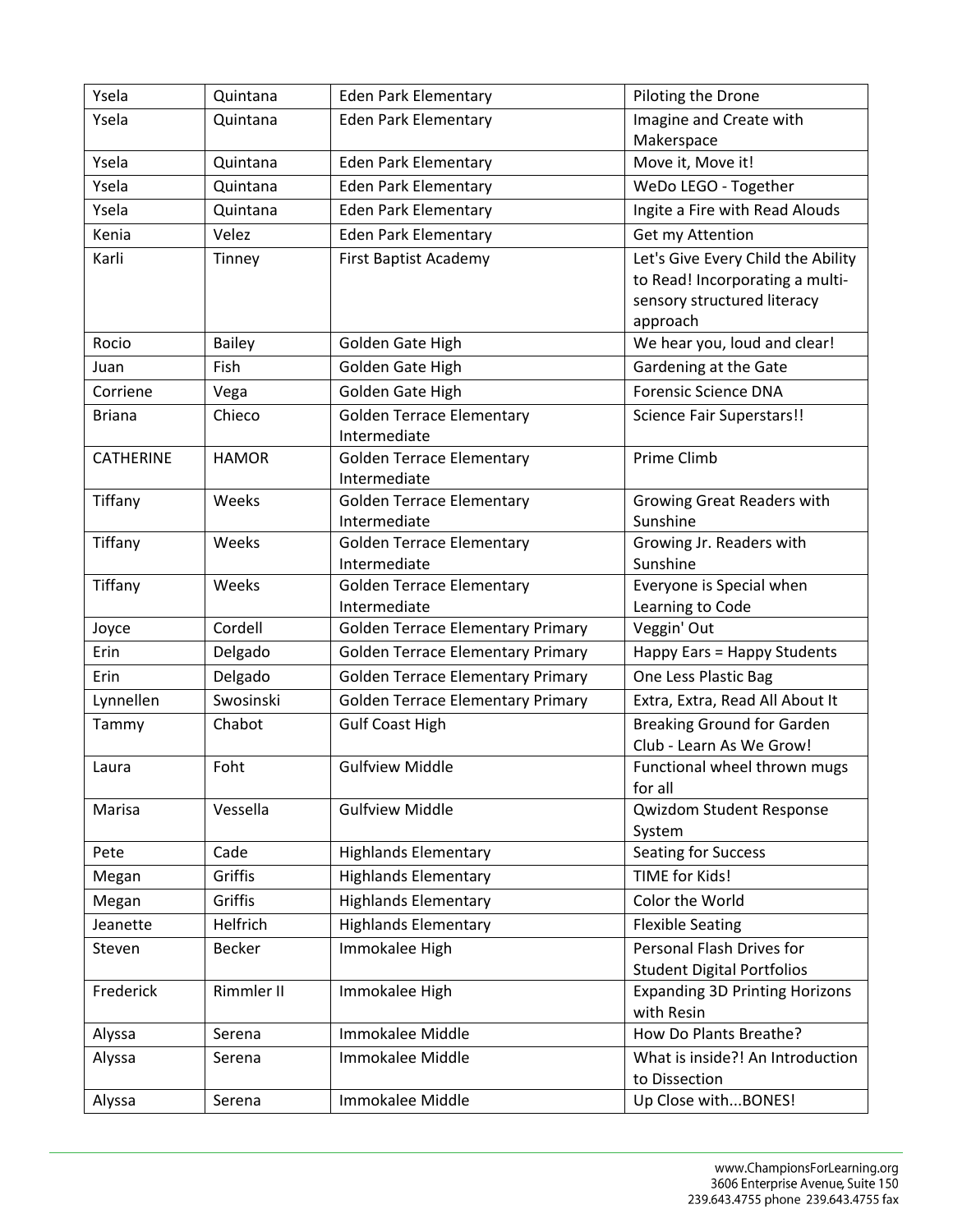| Alyssa         | Serena                     | Immokalee Middle                     | Oh no! We shrunk the Cells!                                                                                                                           |
|----------------|----------------------------|--------------------------------------|-------------------------------------------------------------------------------------------------------------------------------------------------------|
| Alyssa         | Serena                     | Immokalee Middle                     | <b>Exploring Science at the</b>                                                                                                                       |
|                |                            |                                      | Imaginarium                                                                                                                                           |
| Alyssa         | Serena                     | Immokalee Middle                     | <b>BrainPop ELL Support!</b>                                                                                                                          |
| Karen          | Sydney                     | Immokalee Middle                     | Marine Critters--- Protozoans!                                                                                                                        |
| Karen          | Sydney                     | Immokalee Middle                     | Frogs, Frogs, Frogs                                                                                                                                   |
| Kristin        | Merrill                    | Lake Park Elementary                 | Today's Learners, Tomorrow's<br>Filmmakers                                                                                                            |
| Joe            | Merrill                    | Lake Park Elementary                 | Please TEXT Us These Books!                                                                                                                           |
| Debora         | Mosby                      | Lake Trafford Elementary             | <b>KOOV Innovation the Next</b><br>Generation                                                                                                         |
| Debora         | Mosby                      | Lake Trafford Elementary             | Kinder Bot Engineers the Next<br>Generation                                                                                                           |
| Cheryl         | Coffey                     | Laurel Oak Elementary                | <b>Bridge the Generation Gap</b>                                                                                                                      |
| Julie          | Debar                      | Laurel Oak Elementary                | Mindset Matters in<br>Kindergarten                                                                                                                    |
| Austin         | Gomez                      | Laurel Oak Elementary                | Steel Drum Ensemble: The<br>Music of the Islands                                                                                                      |
| Chelsea        | <b>Miley Geroy</b>         | Laurel Oak Elementary                | Rooted in Reading!                                                                                                                                    |
| Chelsea        | <b>Miley Geroy</b>         | Laurel Oak Elementary                | <b>Fluency and Fitness</b>                                                                                                                            |
| Rayna          | Overmyer                   | Laurel Oak Elementary                | Give Everyone A Voice!                                                                                                                                |
| Katrina        | <b>Best</b>                | Lely High                            | Touch The Magical Word of<br>Harry Potter!" Grant request for<br>Students living with Low Vision<br>or Blindness in Collier County<br>Public Schools" |
| Anna           | <b>Bowe</b>                | Lely High                            | WE DINE TOGETHER: HELP US<br><b>GARDEN TOGETHER</b>                                                                                                   |
| Nicole         | Cholka                     | Lely High                            | <b>SEARCHing for Rewards:</b><br>Learning Job Skills at NCH Baker<br>Hospital                                                                         |
| Maureen        | DeLacy                     | Lely High                            | Fatal Vision - Impaired Driving<br>Experience                                                                                                         |
| Dr. Cynthia    | Gomez                      | Lely High                            | Taking Flight: Success Through a<br><b>Study of Ourselves</b>                                                                                         |
| Annette        | Hall                       | Lely High                            | Classics & Mythology Meet<br>Popular Culture                                                                                                          |
| <b>Bridget</b> | Kennedy /<br>Anne Fredette | Lorenzo Walker Technical College     | Work Compensation for<br>Independent Spending                                                                                                         |
| Vanessa        | Alvarez                    | Lorenzo Walker Technical High School | Help Lorenzo Students Meet the<br>Author of our Whole School<br>Read                                                                                  |
| Kristy         | Meghreblian                | Lorenzo Walker Technical High School | My Life's Mandala                                                                                                                                     |
| Elizabeth      | <b>Braren</b>              | <b>Manatee Elementary</b>            | Whistling Wonderland                                                                                                                                  |
| Elizabeth      | <b>Braren</b>              | Manatee Elementary                   | Tickling the Ivories!                                                                                                                                 |
| Jennifer       | Hardy                      | Manatee Elementary                   | Technology & Music Oh My!                                                                                                                             |
| Jennifer       | Hardy                      | <b>Manatee Elementary</b>            | Come Drone with Me                                                                                                                                    |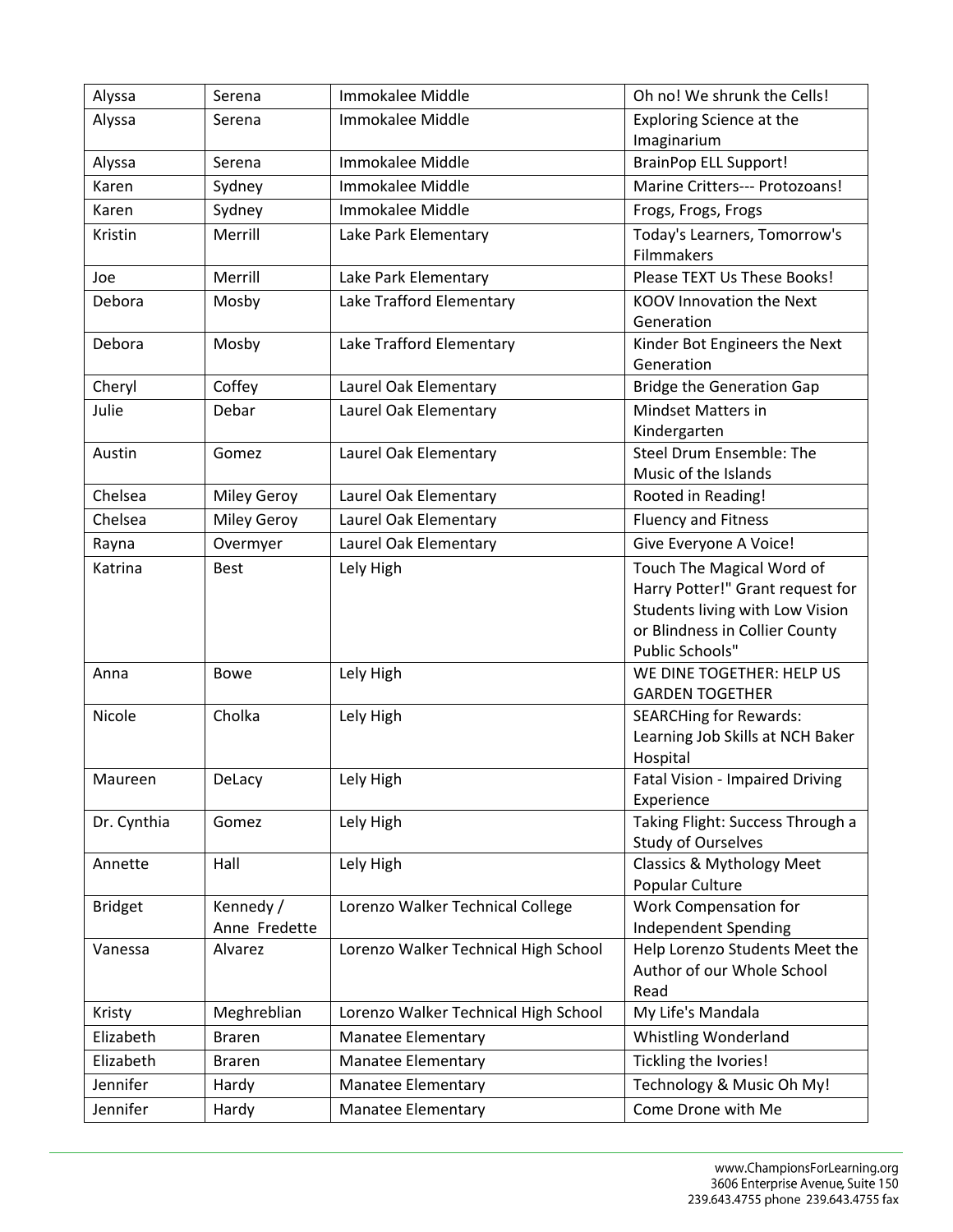| Jennifer   | Hardy          | <b>Manatee Elementary</b> | Give Students a Clear Voice to<br>be Heard                                                                                                    |
|------------|----------------|---------------------------|-----------------------------------------------------------------------------------------------------------------------------------------------|
| Jennifer   | Hardy          | <b>Manatee Elementary</b> | Nearpod: Interactive Learning<br>Tool                                                                                                         |
| Molly      | Bauman         | Manatee Middle            | Color My World                                                                                                                                |
| Susan      | Geiger-Steinke | Manatee Middle            | Comfy Ears 2.0                                                                                                                                |
| Efrain     | Valdez         | Manatee Middle            | <b>Comfy Ears</b>                                                                                                                             |
| Kate       | Ellsworth      | Mike Davis Elementary     | Soaring to Reading and Sight<br><b>Word Success!</b>                                                                                          |
| Meagan     | Wherry         | Mike Davis Elementary     | <b>Multiplying Masters</b>                                                                                                                    |
| Naomi      | Rothring       | Naples High               | Developing College-level<br>Research Skills on Global Issues                                                                                  |
| Mike       | Wexler         | Naples High               | Life Transition Always in All<br>Ways                                                                                                         |
| Nicole     | Sponseller     | Naples Park Elementary    | Shush! Squish! Smush!                                                                                                                         |
| Laura      | Heald          | North Naples Middle       | The Ancient World Comes to<br>Life!                                                                                                           |
| Tim        | Howell         | North Naples Middle       | <b>Virtual Reality Headsets</b>                                                                                                               |
| Gina       | Nesbit         | North Naples Middle       | Flora, Fauna & Florida and how<br>we can preserve it!                                                                                         |
| Laurel     | Andersen       | Oakridge Middle           | Let's Have a Blast Building<br>Rockets                                                                                                        |
| Amy        | <b>Diemert</b> | Oakridge Middle           | Out of this World                                                                                                                             |
| Amy        | <b>Diemert</b> | Oakridge Middle           | Science Lit Circles                                                                                                                           |
| Kari       | Doucette       | Oakridge Middle           | 3D Printing for the Makers and<br>Creators!                                                                                                   |
| Maria      | Hill (LaRocco) | Oakridge Middle           | Seated for Success                                                                                                                            |
| Gina       | <b>Travis</b>  | Oakridge Middle           | <b>Sunshine State Readers!</b>                                                                                                                |
| Sheila     | Snyder         | Palmetto Elementary       | <b>Fantastic Scholastic for Reading</b><br>and Science!!                                                                                      |
| Sheila     | Snyder         | Palmetto Elementary       | Tools for Listening, Listening for<br>Learning.                                                                                               |
| Allison    | Chapman        | Palmetto Ridge High       | Teaching STEAM: Chemistry &<br><b>Engineering by Making Natural</b><br>Soaps                                                                  |
| Allison    | Chapman        | Palmetto Ridge High       | STEAM: Studying<br>Thermodynamics & Engineering<br>While Making Candles,<br>Determining Melting Points, and<br><b>Graphing Cooling Curves</b> |
| <b>BOB</b> | Scallan        | Palmetto Ridge High       | <b>Escaping Traditional Classrooms</b><br>Through Escape Rooms                                                                                |
| David      | Ware           | Parkside Elementary       | The Science of Music                                                                                                                          |
| David      | Ware           | Parkside Elementary       | Lab Coats for STEM                                                                                                                            |
| Robyn      | Cassilly       | Pelican Marsh Elementary  | Books As the Building Blocks!                                                                                                                 |
| Allison    | White          | Pelican Marsh Elementary  | With Your Help, Amazing Things<br>Will Happen Here                                                                                            |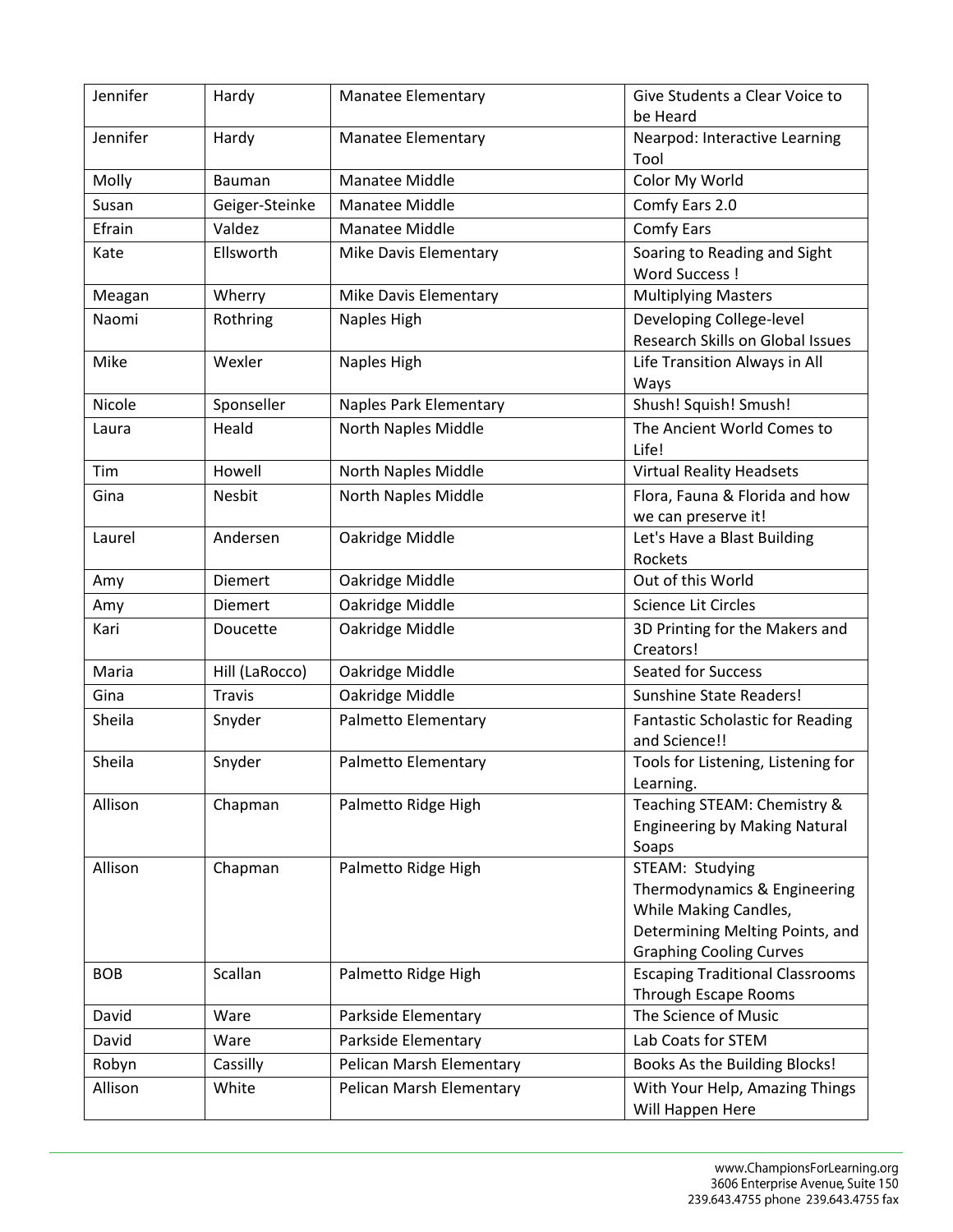| Amy                 | York                | Pine Ridge Middle                   | Flexible Learners become<br><b>Flexible Leaders</b>                                                                                     |
|---------------------|---------------------|-------------------------------------|-----------------------------------------------------------------------------------------------------------------------------------------|
| Maryann             | Clark               | Poinciana Elementary                | <b>Discovering Portraits</b>                                                                                                            |
| Kristi              | Humberger           | Poinciana Elementary                | Reading Karaoke in the<br>Courtyard!                                                                                                    |
| Sara                | Knapp               | Poinciana Elementary                | Growing a Garden for All!                                                                                                               |
| Maria               | Vollrath            | Poinciana Elementary                | Learning Through Positive<br><b>Community Service Projects</b>                                                                          |
| Jenna               | Zimmer              | Poinciana Elementary                | Poetry is a Gift                                                                                                                        |
| Wendy               | Frields             | Sabal Palm Elementary               | STEAMing up our Minds with<br><b>Brain Bins</b>                                                                                         |
| Wendy               | Frields             | Sabal Palm Elementary               | I'm Bored, They're Bored, We<br>All Need New White Boards                                                                               |
| Kristyn             | Stetson             | Sea Gate Elementary                 | Skills for Success in Life and<br>Community                                                                                             |
| Jody                | McCarty             | Tommie Barfield Elementary          | <b>Terrific TBE Techies: Augmented</b><br><b>Reality Holograms, Amazing</b><br>Animations, Harry Potter Coding<br>Wands, Robots & More! |
| Molly               | Skudnig             | Tommie Barfield Elementary          | Write Like an Author!                                                                                                                   |
| Molly               | Skudnig             | Tommie Barfield Elementary          | Developing Each Student's<br>Genius: Leader in Me                                                                                       |
| Carole              | McPhee              | <b>Veterans Memorial Elementary</b> | <b>Making Math Memorable</b>                                                                                                            |
| Stephanie           | <b>Scalise</b>      | <b>Veterans Memorial Elementary</b> | <b>Brain Checks!</b>                                                                                                                    |
| Heather             | Van Osten           | <b>Veterans Memorial Elementary</b> | Who Would Win it? A Reading<br>and Writing Battle!                                                                                      |
| Heather             | Van Osten           | <b>Veterans Memorial Elementary</b> | O-Pen for learning!                                                                                                                     |
| Megan               | <b>Barr</b>         | Village Oaks Elementary             | Making Reading a Carnival of<br>Fun                                                                                                     |
| Hannah              | Stoneman            | Village Oaks Elementary             | Cool Kids Read: Book Buddy<br><b>Bags</b>                                                                                               |
| Hannah              | Stoneman            | Village Oaks Elementary             | When you refuse to reuse, itss<br>our Earth you abuse: Village<br>Oaks Recycling Club                                                   |
| Joann               | Vukobratovich       | Village Oaks Elementary             | <b>BRAINball PE &amp; Me!</b>                                                                                                           |
| Joanna<br>Campanile | <b>Janell Matos</b> | <b>Vineyards Elementary</b>         | Watch it GROW                                                                                                                           |
| Joanna<br>Campanile | Janell Matos        | <b>Vineyards Elementary</b>         | <b>Technology Rocks</b>                                                                                                                 |
| Julie               | Kelly               | <b>Vineyards Elementary</b>         | I Can't Build a Building YET!                                                                                                           |
| Julie               | Kelly               | <b>Vineyards Elementary</b>         | Thinking Outside the<br>BoxMakedo                                                                                                       |
| Julie               | Kelly               | <b>Vineyards Elementary</b>         | Original Origami                                                                                                                        |
| Dodie               | Pajer               | <b>Vineyards Elementary</b>         | F.A.S.T. (Focused Accurate<br>Speedy Typists)                                                                                           |
| Lori                | Schwab              | <b>Vineyards Elementary</b>         | <b>Busy Hands = Calm Minds</b>                                                                                                          |